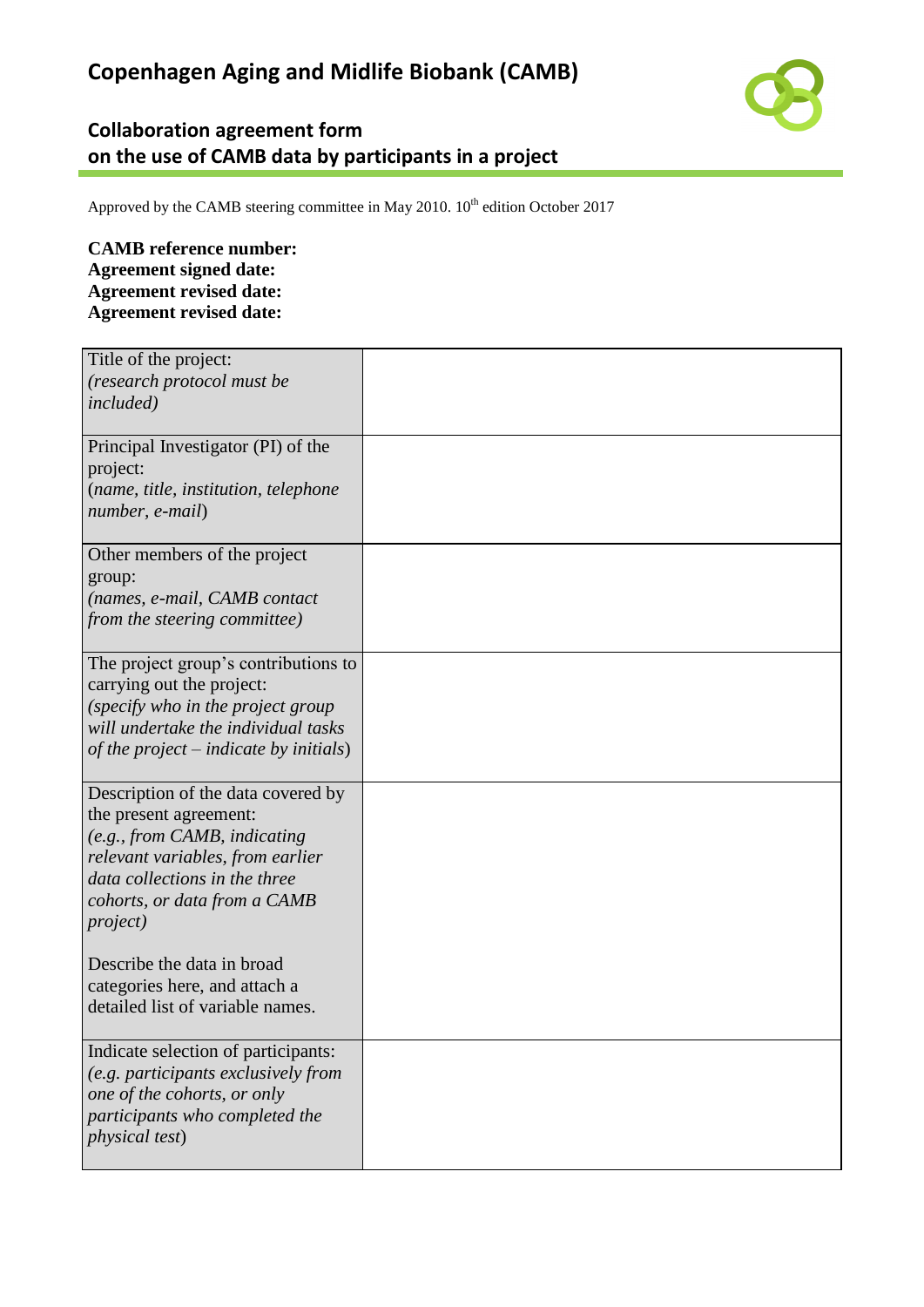| Does the present agreement include                                   | FSD: Yes $\Box$<br>No $\square$<br>$nr.: FSD-$                             |
|----------------------------------------------------------------------|----------------------------------------------------------------------------|
| register data from the Public Health                                 | Historical data from:                                                      |
| Database (FSD) and/or historical                                     | The Copenhagen Perinatal Cohort: Yes $\Box$<br>No $\square$                |
| data?                                                                |                                                                            |
| Checking does NOT substitute an                                      | DALWUH:<br>Yes $\square$<br>$No \square$                                   |
| inquiry to FSD or one of the other                                   |                                                                            |
| cohorts, respectively.                                               | The Metropolit Birth Cohort – please specify:                              |
|                                                                      | Questionnaire 2004:<br>Yes $\Box$<br>$No$ $\square$                        |
|                                                                      | Conscription data:<br>Yes $\square$<br>No $\square$                        |
|                                                                      | School/family data:<br>Yes $\square$<br>$No$ $\Box$                        |
|                                                                      | Birth register data:<br>Yes $\square$<br>$No \square$                      |
| Time schedule for the project.                                       |                                                                            |
| If analyses include biological                                       |                                                                            |
| material: Date and year when the                                     |                                                                            |
| results from the analyses are                                        |                                                                            |
| expected to be completed and<br>unused materials will be returned to |                                                                            |
| CAMB.                                                                |                                                                            |
| Agreement on reporting:                                              | The PI of the project will provide the CAMB contact with                   |
|                                                                      | yearly status updates on the project and inform him/her about              |
|                                                                      | any significant changes in the project. Requests for additional            |
|                                                                      | data must also be addressed to the CAMB contact.                           |
| Funding:                                                             |                                                                            |
| (indicate sources of funding)                                        |                                                                            |
|                                                                      |                                                                            |
| Payment for data:                                                    | <b>Price</b>                                                               |
|                                                                      | (The price depends on the time required to prepare the data                |
|                                                                      | set, and is agreed upon between the CAMB administration                    |
|                                                                      | and the PI of the project before the collaboration agreement is<br>signed) |
|                                                                      |                                                                            |
| Internal projects (University of                                     | <b>Billing information</b>                                                 |
| Copenhagen) - please state account                                   |                                                                            |
| information (location                                                |                                                                            |
| code+alias+DR), contact person                                       |                                                                            |
| and reference:                                                       |                                                                            |
|                                                                      |                                                                            |
| External projects - please state                                     |                                                                            |
| address, VAT, EAN, contact person                                    |                                                                            |
| and reference:                                                       |                                                                            |
| Agreement regarding publications                                     | Form:                                                                      |
| from the project:                                                    |                                                                            |
|                                                                      | Authorships:                                                               |
|                                                                      |                                                                            |
| Agreement regarding the affiliation                                  | The first author is obliged to state the following                         |
| of the project with CAMB:                                            | acknowledgement in publications:                                           |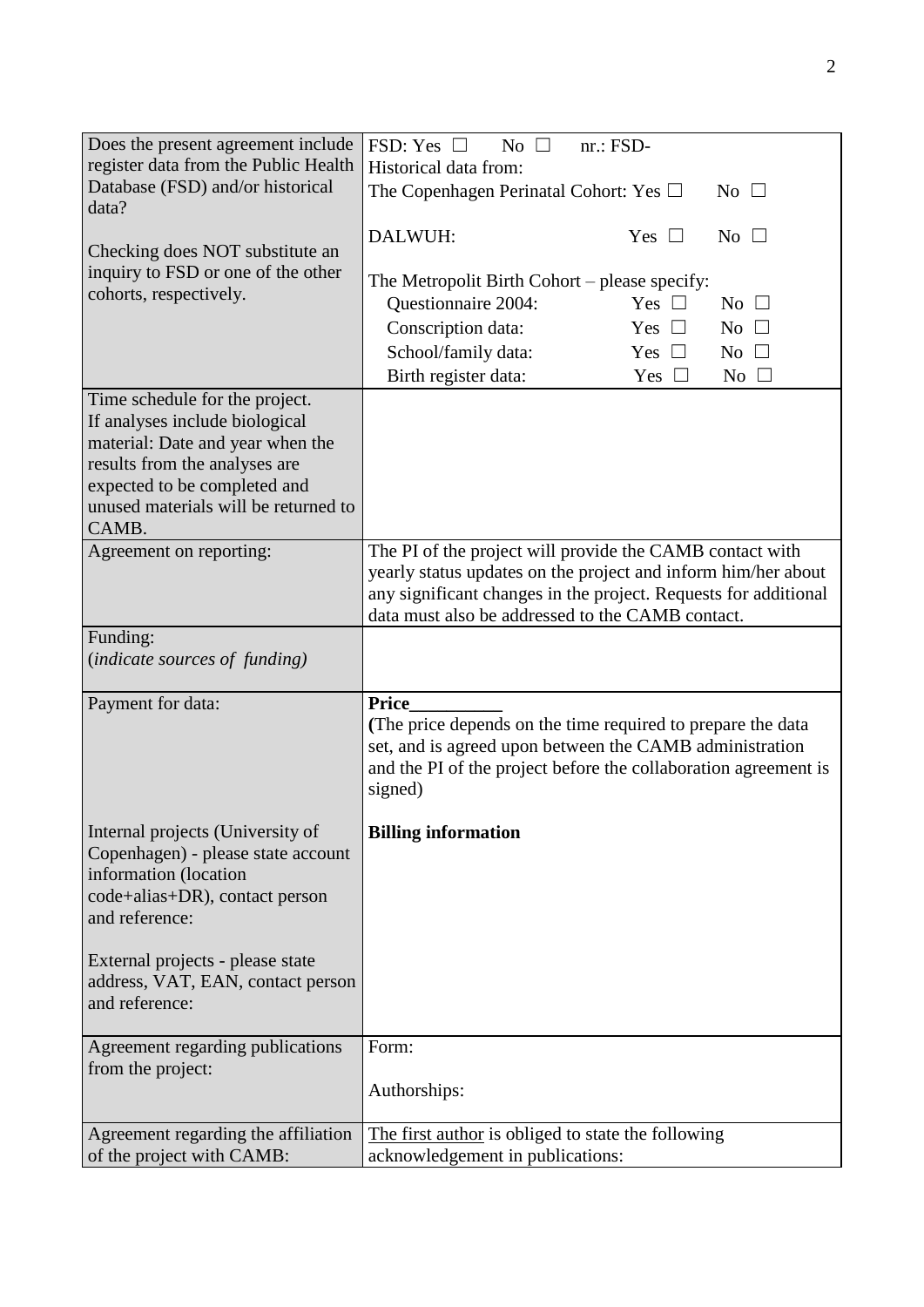| "The Copenhagen Aging and Midlife Biobank was funded by<br>generous grants from the VELUX FOUNDATION (VELUX<br>26145 and 31539). This manuscript was prepared in<br>collaboration with members of the CAMB steering<br>committee. The list of the CAMB steering committee and<br>those responsible for the collection of historical data can be<br>found at http://www.camb.ku.dk/ "                                                                                                                                                                                                                                                                                                                                                                                                                  |
|-------------------------------------------------------------------------------------------------------------------------------------------------------------------------------------------------------------------------------------------------------------------------------------------------------------------------------------------------------------------------------------------------------------------------------------------------------------------------------------------------------------------------------------------------------------------------------------------------------------------------------------------------------------------------------------------------------------------------------------------------------------------------------------------------------|
| Or:<br>"The Copenhagen Aging and Midlife Biobank was funded by<br>generous grants from the VELUX FOUNDATION<br>(VELUX26145 and 31539). The authors thank the staff at<br>Department of Public Health and National Research Centre<br>for the Working Environment, who undertook the data<br>collection. Further thanks to Kirsten Avlund†, Helle<br>Bruunsgaard, Nils-Erik Fiehn, Åse Marie Hansen, Poul Holm-<br>Pedersen, Rikke Lund, Erik Lykke Mortensen and Merete<br>Osler, who initiated and established the Copenhagen Aging<br>and Midlife Biobank from 2009-2011. The authors<br>acknowledge the crucial role of the initiators and steering<br>groups of The Metropolit Cohort, The Copenhagen Perinatal<br>Cohort and The Danish Longitudinal Study on Work,<br>Unemployment and Health." |
| If one of the steering committee members is the author / co-<br>author, it is not necessary to include him/her in the<br>acknowledgement.<br>Publications that use previous data from the Metropolit<br>Cohort, The Copenhagen Perinatal Cohort, and The Danish<br>Longitudinal Study on Work, Unemployment and Health must<br>according to their rules also include specific<br>acknowledgements.                                                                                                                                                                                                                                                                                                                                                                                                    |

The present collaboration agreement is a supplement to the existing research protocol of the project. By signing this contract the PI of the project commits him-/herself to comply with the terms and conditions for collaboration with the CAMB steering committee (according to the attached appendix). *This includes ensuring that all members of the project group are aware of these rules.*

Cloud storage solutions (e.g. Dropbox and iCloud) are not allowed, not even when data is encrypted. When working with the data in home office with internet access, normal security precautions, such as a good firewall and password protection, are required. In addition data, when not in use, must be stored either encrypted or physically removed from the internet, e.g. on a removable disc locked in a drawer or cabinet.

Use of data from CAMB for purposes other than those specified in the research protocol **is not** permitted without further agreement with the CAMB steering committee.